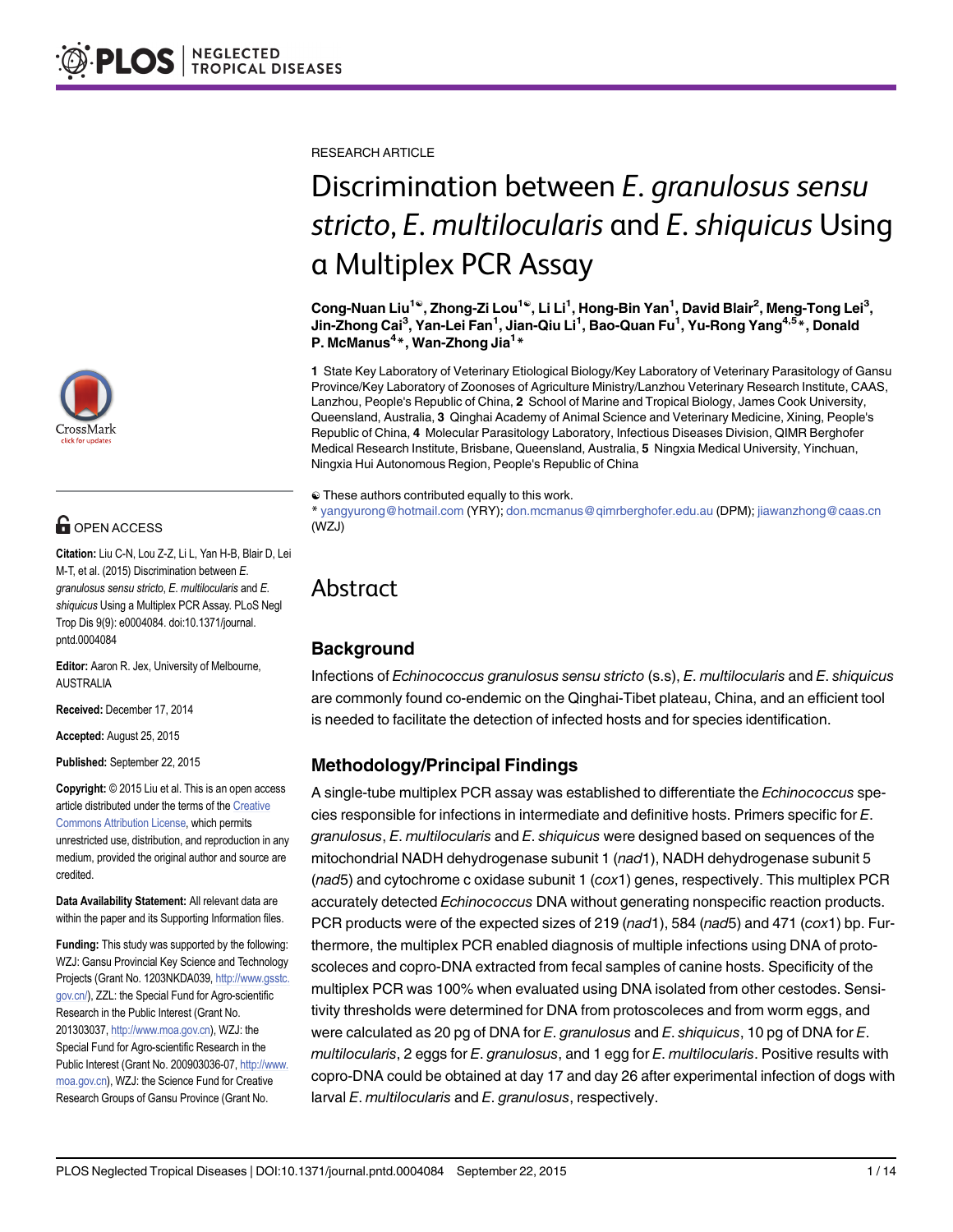<span id="page-1-0"></span>1210RJIA006, <http://www.gsstc.gov.cn/>), YRY: Natural Science Foundation of China (Grant No. 30960339, <http://www.nsfc.gov.cn/>), YRY: National Health and Medical Research Council (NHMRC) Project (Grant No. APP-1009539, [http://www.nhmrc.](http://www.nhmrc.gov.au/) [gov.au/](http://www.nhmrc.gov.au/)). The funders had no role in study design, data collection and analysis, decision to publish, or preparation of the manuscript.

Competing Interests: The authors have declared that no competing interests exist.

#### Conclusions/Significance

The multiplex PCR developed in this study is an efficient tool for discriminating E. granulosus, E. multilocularis and E. shiquicus from each other and from other taeniid cestodes. It can be used for the detection of canids infected with  $E$ . granulosus s.s. and  $E$ . multilocularis using feces collected from these definitive hosts. It can also be used for the identification of the Echinococcus metacestode larva in intermediate hosts, a stage that often cannot be identified to species on visual inspection.

## Author Summary

The canid adapted intestinal tapeworms, Echinococcus granulosus, E. multilocularis and E. shuiqucus are well known to be endemic in Northwestern China. The first two species can cause fatal disease in humans. Although E. shiquicus has not been reported to infect humans, all three species can be transmitted by dogs. The very close relationship between dogs and humans can readily lead to human infection. To aid the surveillance and management of echinococcosis, effective diagnostic approaches are urgently needed. We developed a single tube multiplex PCR assay for the accurate identification and discrimination of the three Echinococcus species for use in both clinical diagnosis and epidemiological studies.

## Introduction

In the most recent taxonomic revision, nine species were recognized in the genus Echinococcus  $[1]$  $[1]$ . Of these, the most important and widespread are E. granulosus sensu stricto (genotypes G1-G3) and E. multilocularis, which cause cystic echinococcosis (CE) and alveolar echinococcosis (AE), respectively. The former is commonly associated with livestock and human infections worldwide whereas the latter is primarily found in voles and humans and is geographically limited to the northern hemisphere  $[2]$ . To date, E. granulosus s.s., E. canadensis  $(G6)$ , E. multilocularis and E. shiquicus have been identified in China  $[3-5]$  $[3-5]$  $[3-5]$  $[3-5]$ . Both E. multilocularis and E. granulosus s.s. are particularly widespread in western China, including Qinghai, Ningxia, Gansu, Xinjiang and Sichuan provinces/autonomous regions, and are well known as major public health and medical threats. Unlike the other species, E. shiquicus has a very restricted distribution, being reported only from Qinghai Province, China. This species is not known to cause human echinococcosis. The intermediate hosts are plateau pikas (Ochotona curzoniae), in which unilocular cysts occur.

For Echinococcus species in general, dogs, wolves, other canids and cats are definitive hosts in which adult worms cause sub-clinical infections [[6](#page-11-0)–[9\]](#page-11-0). However, larval Echinococcus spp. can cause morbidity and mortality in their intermediate hosts which include cattle, sheep, small mammals (including rodents, plateau pikas, etc.) and humans  $[10, 11]$  $[10, 11]$  $[10, 11]$ . It can be difficult to discriminate morphologically adults of some *Echinococcus* species, such as *E. multilocularis* and E. shiquicus  $[12]$ .

To replace traditional morphological methods, a number of molecular approaches targeting parasite DNA have been developed for identification/discrimination of different life stages of *Echinococcus* species in definitive and intermediate hosts  $[13–15]$  $[13–15]$  $[13–15]$  $[13–15]$  $[13–15]$ . Multiplex PCR approaches, simultaneously using multiple specific primers in a single tube and detecting more than one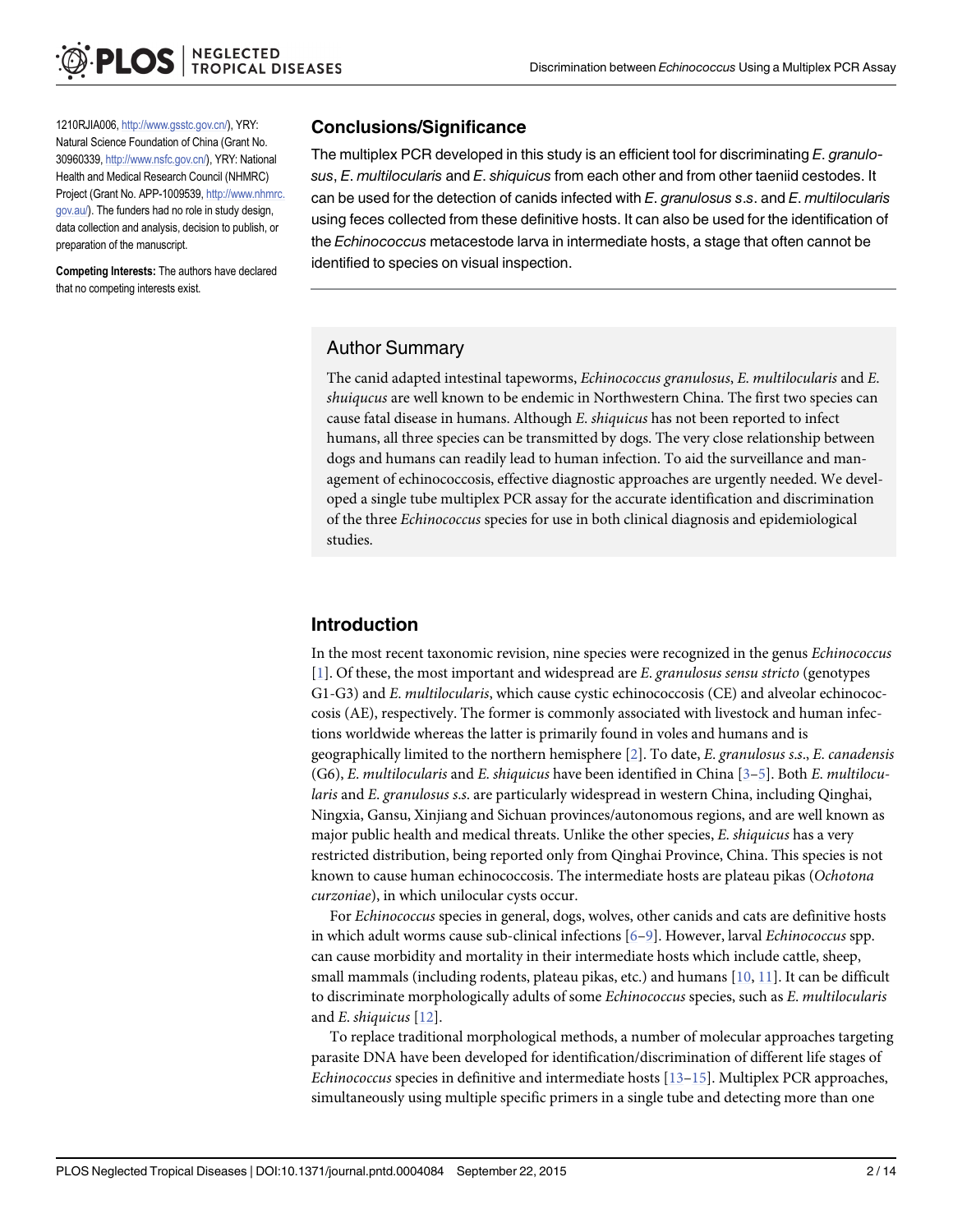<span id="page-2-0"></span>target species, are material- and time-saving, precise, efficient and cost-effective when DNA from a mixture of pathogens may be present in a sample. This approach is also suitable for mass-screening of samples that may be generated from epidemiological investigations in endemic areas. Several multiplex PCR methods have been developed for identifying certain Echinococcus species, but none for the identification of E. shiquicus [[16](#page-11-0)–[17\]](#page-11-0).

Based on interspecific variation in mitochondrial genes of the genus Echinococcus, we designed a multiplex PCR assay with three pairs of specific primers in a single reaction tube for rapid identification of E. granulosus s.s., E. multilocularis and E. shiquicus originating from either intermediate or definitive hosts. Further assessment of the sensitivity and specificity of the multiplex PCR assay was performed using metacestode DNA and copro-DNA to determine the reliability and accuracy of the new diagnostic tool developed in this study.

## Materials and Methods

### Ethics statement

Dogs and mice used in this study were handled in strict accordance with good animal practice according to the Animal Ethics Procedures and Guidelines of the People's Republic of China (Regulations for Administration of Affairs Concerning Experimental Animals, China, 1988). No endangered/protected species were involved in this study. The dogs and mice used were also treated in accordance with the institutional procedures and guidelines for animal husbandry issued by the Ethics Committee of Lanzhou Veterinary Research Institute, Chinese Academy of Agricultural Sciences (Approval No. LVRIEC2010-005).

## Sampling of Echinococcus material

Adult worms were collected from stray dogs during routine work of the endemic echinococcosis prevention and control program in Dari County, Qinghai Province, P.R. China. A total of 86 Echinococcus spp. metacestode samples from yaks, sheep, Qinghai voles (Microtus/Neodon fuscus) and plateau pikas were collected on the Qinghai-Tibet plateau, P.R. China. Ten yak lungs and 16 sheep livers harboring hydatid cysts were collected from abattoirs in Maqu County, Gansu Province and Xining City, Qinghai Province, respectively. Thirty Qinghai vole livers and 30 plateau pika lungs harboring hydatid cysts were provided by the epidemic prevention station of Dari County, Qinghai Province.

Parasite materials were dissected from the host tissue and stored either in 70% ethanol before molecular analyses, or temporarily stored at 4°C prior to experimental infections of dogs.

## Experimental infection of dogs

Fifteen dogs (mixed breeds) aged 6–8 months were purchased in Lanzhou City, Gansu Province, China. These were de-wormed using praziquantel and confirmed to be free of intestinal parasites by examination of their feces two weeks later. Samples of these feces were retained as negative controls for the multiplex PCR assay. Live protoscoleces (100,000) of each Echinococcus spp. were fed independently to five dogs after their viability for dog challenge was confirmed by microscopy.

### Sampling of adults/eggs of Echinococcus spp. from challenged dogs

Dogs were euthanized three months after challenge with protoscoleces. Fecal samples were collected from the dogs each day prior to sacrifice. After removal of the coarse gut contents, the small intestine was cut into 15–20 cm lengths and opened to expose the mucosa. Samples,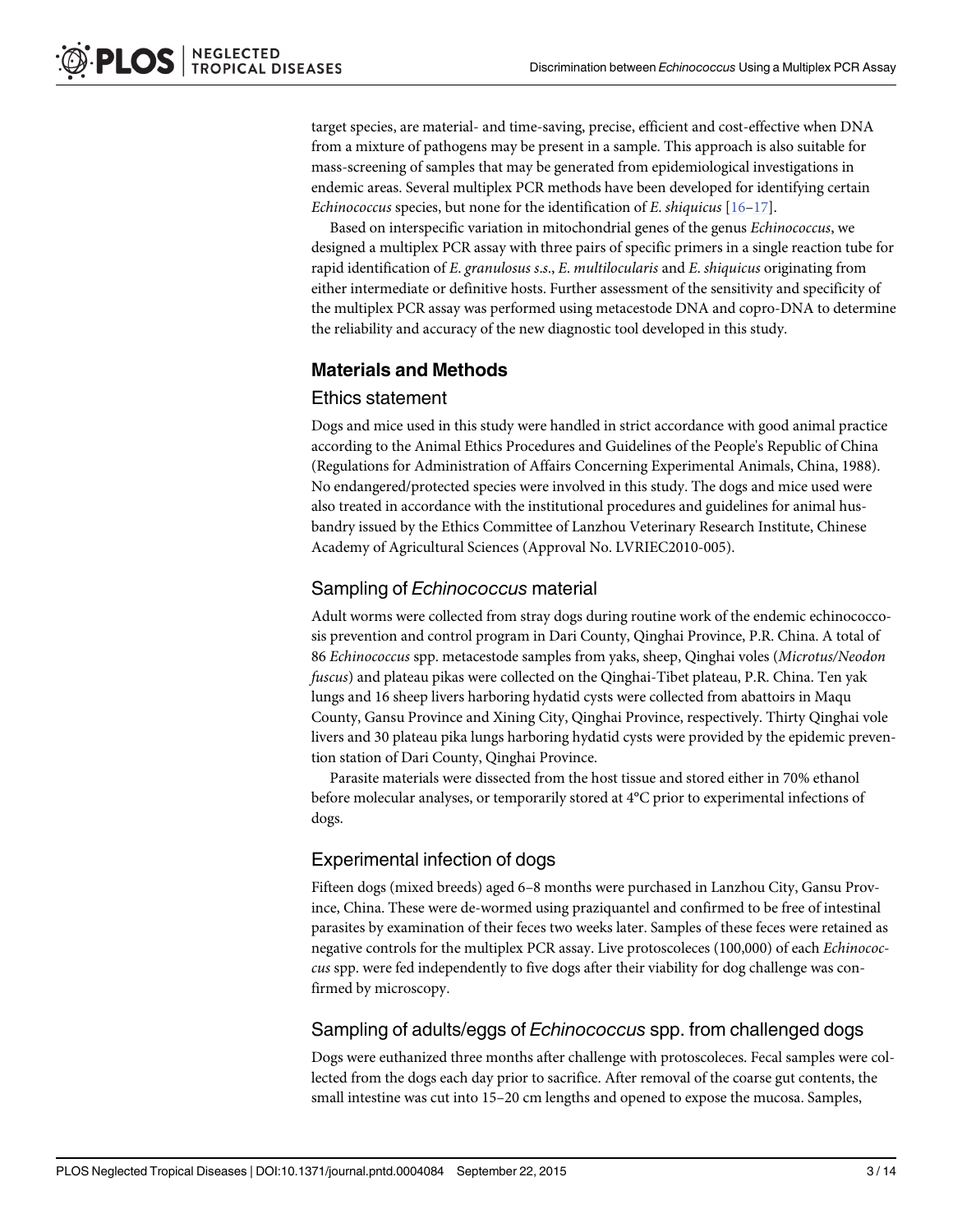<span id="page-3-0"></span>taken by scraping the mucosa with glass strips, were placed in petri dishes in bio-safety containers [[18](#page-11-0)]. After addition of a small volume of sterile phosphate-buffered saline (PBS, pH 7.2), the contents were checked for the presence of worms (intact or fragmented) and/or eggs. Adult worms were removed using a glass needle and washed in PBS three times. All procedures were performed following appropriate bio-safety conditions [\[19\]](#page-11-0).

## Fecal sampling from non-experimented definitive hosts

Ten stray dogs, provided by the epidemic prevention station in Dari County, Qinghai Province, were processed as above to obtain mucosal samples, worms and eggs. Additionally, five fecal samples from captive foxes were collected from a fur farm in Lanzhou City, Gansu Province. All the collected fecal samples were frozen at -80°C for at least seven days for bio-safety reasons. Worm samples were preserved either in 70% ethanol or frozen at (-80°C) in PBS for further analyses.

## Other helminths

DNA samples, extracted from a variety of cestodes (identities confirmed by sequencing and morphology), were used to determine the specificity of the newly developed multiplex PCR assay (Table 1). They were kindly provided by the Key Laboratory of Veterinary Parasitology of Gansu Province, Lanzhou Veterinary Research Institute, CAAS.

## Host tissue sampling

DNA extracted from host tissues was used to check for nonspecific reactions or assay interference that might be caused by contamination of parasite samples with host DNA. Host tissues

Table 1. Parasite species and their GenBank accession numbers for the nad1, nad5 and cox1 genes used in this study.

| Parasite            | Sequence accession no. | Reference                                   |
|---------------------|------------------------|---------------------------------------------|
| E. granulosus s.s.  | NC 008075/ AF297617    | Yang et al, 2005 [22]; Le et al, 2000 [35]. |
| E. multilocularis   | NC 000928              | Nakao et al, 2002 [23].                     |
| E. shiquicus        | NC 009460              | Nakao et al, 2007 [24].                     |
| E. oligarthrus      | AB208545/NC_009461     | Nakao et al, 2007 [24].                     |
| E. canadensis       | NC_011121/AB235847     | Nakao et al, 2007 [24].                     |
| E. ortleppi         | NC 011122              | Nakao et al, 2007 [24].                     |
| E. vogeli           | NC 009462              | Nakao et al, 2007 [24].                     |
| E. canadensis (G6)* | AB208063               | Nakao et al, 2007 [24].                     |
| T. hydatigena*      | GQ228819/ FJ518620     | Jia et al, 2010 [36]; Liu et al, 2011 [37]. |
| T. multiceps*       | GQ228818/ FJ495086     | Jia et al, 2010 [36]; Liu et al, 2011 [37]. |
| T. pisiformis*      | GU569096               | Jia et al, 2010 [36].                       |
| T. asiatica         | AF445798               | Jeon et al, 2005 [38].                      |
| T. saginata         | NC009938/AY684274      | Jeon et al, 2007 [39].                      |
| T. taeniaeformis*   | JQ663994/ FJ597547     | Jia et al. 2012 [40]; Liu et al, 2011 [37]. |
| T. solium*          | AB086256               | Nakao et al, 2003 [41].                     |
| D. caninum*         | AB732959               | Nakao et al, 2013 [42].                     |

Note: DNA from parasites labeled with  $*$  were used to test the specificity of the multiplex PCR system in this study.

doi:10.1371/journal.pntd.0004084.t001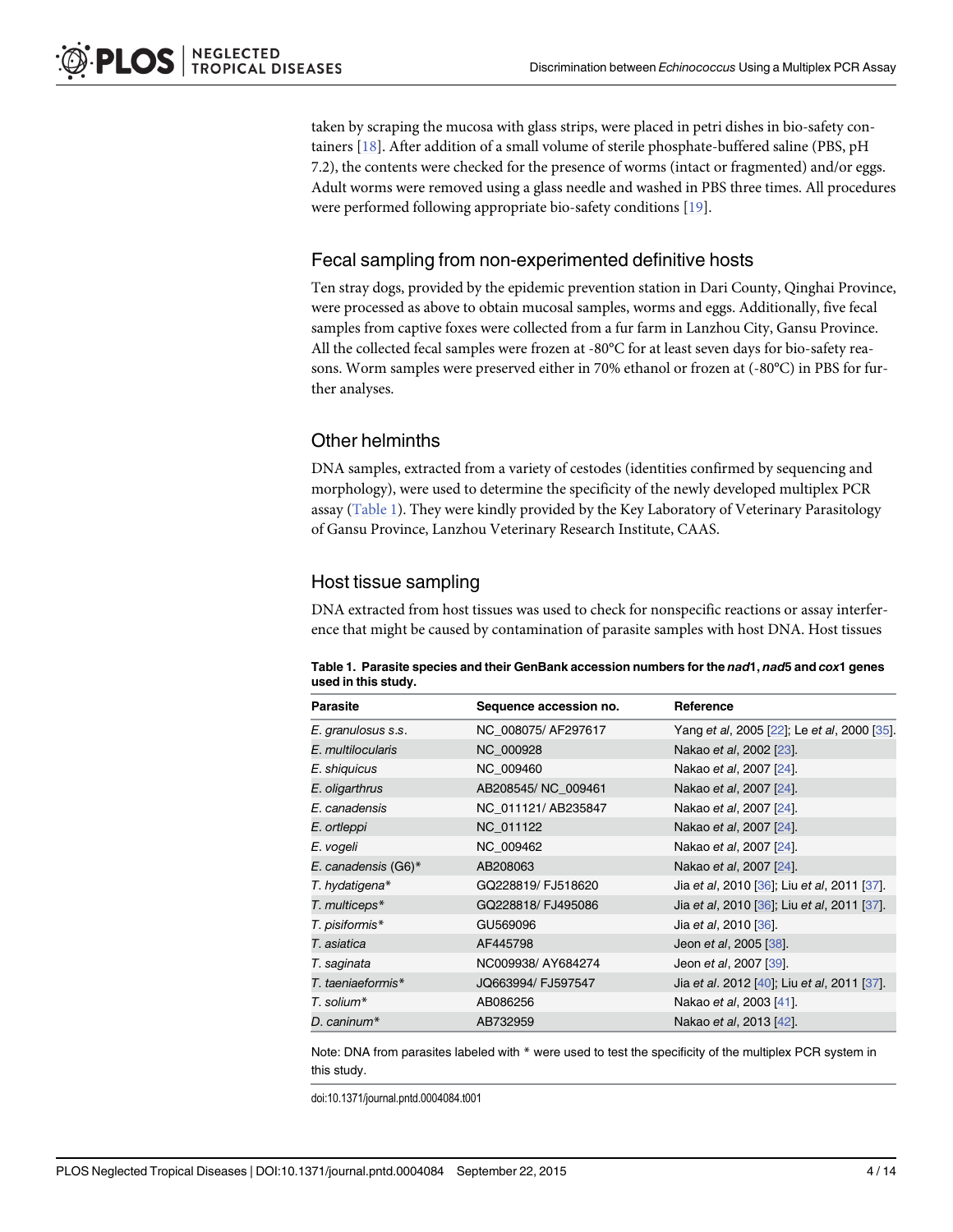<span id="page-4-0"></span>included dog intestines, and liver and lung samples from cattle, sheep, Qinghai voles and plateau pikas.

## DNA extraction from samples

Two hundred mg of each metacestode sample was frozen in liquid nitrogen and ground to powder after removal of ethanol or PBS by rinsing with ddH2O. Total genomic DNA was extracted using a QIAGEN DNeasy Blood & Tissue Kit (QIAGEN, Hilden, Germany) according to the manufacturer's instructions and stored at -20°C until use.

To minimize the impact of inhibitors on PCR using copro-samples as template, an additional step of stool flotation in saturated zinc chloride solution was used before copro-DNA extraction [\[20\]](#page-11-0). Briefly, about 20 g (20 ml) fecal material was placed in a 50 ml centrifuge tube, which was then filled with zinc chloride solution. The tube was vortexed until the fecal material was completely broken up. The tube was then centrifuged at  $1000 \times g$  for 5 min. Five hundred µl of the supernatant (usually containing helminth eggs, proglottids or cells of parasites) was transferred to a 2 ml centrifuge tube, 1.5 ml ddH<sub>2</sub>O was added to dilute the solution, and the tube was centrifuged at 12,000 ×g for 10 min. The supernatant was carefully discarded and 200 μl ddH<sub>2</sub>O added to suspend the sediment for DNA extraction. Total genomic DNA was extracted using a QIAGEN QIAamp DNA Stool Mini Kit (QIAGEN, Hilden, Germany) following the manufacturer's instructions, and the DNA concentration was determined using a spectrophotometer (Thermo, NanoDrop 2000, USA) after elution in 50 μl ddH<sub>2</sub>O for use in the PCR assay.

Genomic DNA was extracted from host tissues using a QIAGEN DNeasy Blood & Tissue Kit (QIAGEN, Hilden, Germany), according to the manufacturer's instructions, and stored at -20°C until use.

## Primer design

The complete mt genomes (mtDNA) of various cestodes [\(Table 1](#page-3-0)) available in GenBank [\(http://www.ncbi.nlm.nih.gov/\)](http://www.ncbi.nlm.nih.gov/) were retrieved to facilitate design of primers specific for E. granulosus s.s., E. multilocularis and E. shiquicus ([Table 1\)](#page-3-0). The sequences were aligned automatically using Clustal in MEGA5.0  $[21]$ . Primer pairs, expected to be specific for *E. granulosus* s.s.  $(S1 \text{ Fig})$ , E. multilocularis  $(S2 \text{ Fig})$  and E. shiquicus  $(S3 \text{ Fig})$ , were thus obtained. After some preliminary experimentation, one pair of primers specific for each Echinococcus spp. was selected for inclusion in the multiplex PCR assay. Sequences of these primers, target genes and other related information are presented in Table 2.

## Multiplex PCR assay

PCR amplification was carried out in a 25 μl mixture containing 2 μl dNTPs (2.5 mM of each), 2.5 μl  $10\times$  Ex*Taq* Buffer (Mg<sup>2+</sup> free), 2 μl MgSO<sub>4</sub> (25 mM), 0.25 μl Ex*Taq* DNA polymerase

| <b>Species</b>     | Gene             | <b>Primer</b> | Sequence (5'-3')            | Amplicon size (bp) | Concentration (nM) |
|--------------------|------------------|---------------|-----------------------------|--------------------|--------------------|
| E. granulosus s.s. | nad1             | F-Eq          | GGTTTTATCGGTATGTTGGTGTTAGTG | 219                | 100                |
|                    |                  | $R-Eg$        | CATTTCtTGAAGTTAACAGCATCACG  |                    |                    |
| E. multilocularis  | nad <sub>5</sub> | F-Em          | CATTAATTATGGATGTTTCC        | 584                | 50                 |
|                    |                  | $R$ -Em       | <b>GGAAATACCCCACTATCC</b>   |                    |                    |
| E. shiguicus       | cox1             | F-Es          | GCTTTAAGTGCGTGACTTTTAATCCC  | 471                | 100                |
|                    |                  | R-Es          | CATCAAAACCAGCACTAATACTCA    |                    |                    |

Table 2. Sequences of primers used in the multiplex PCR.

doi:10.1371/journal.pntd.0004084.t002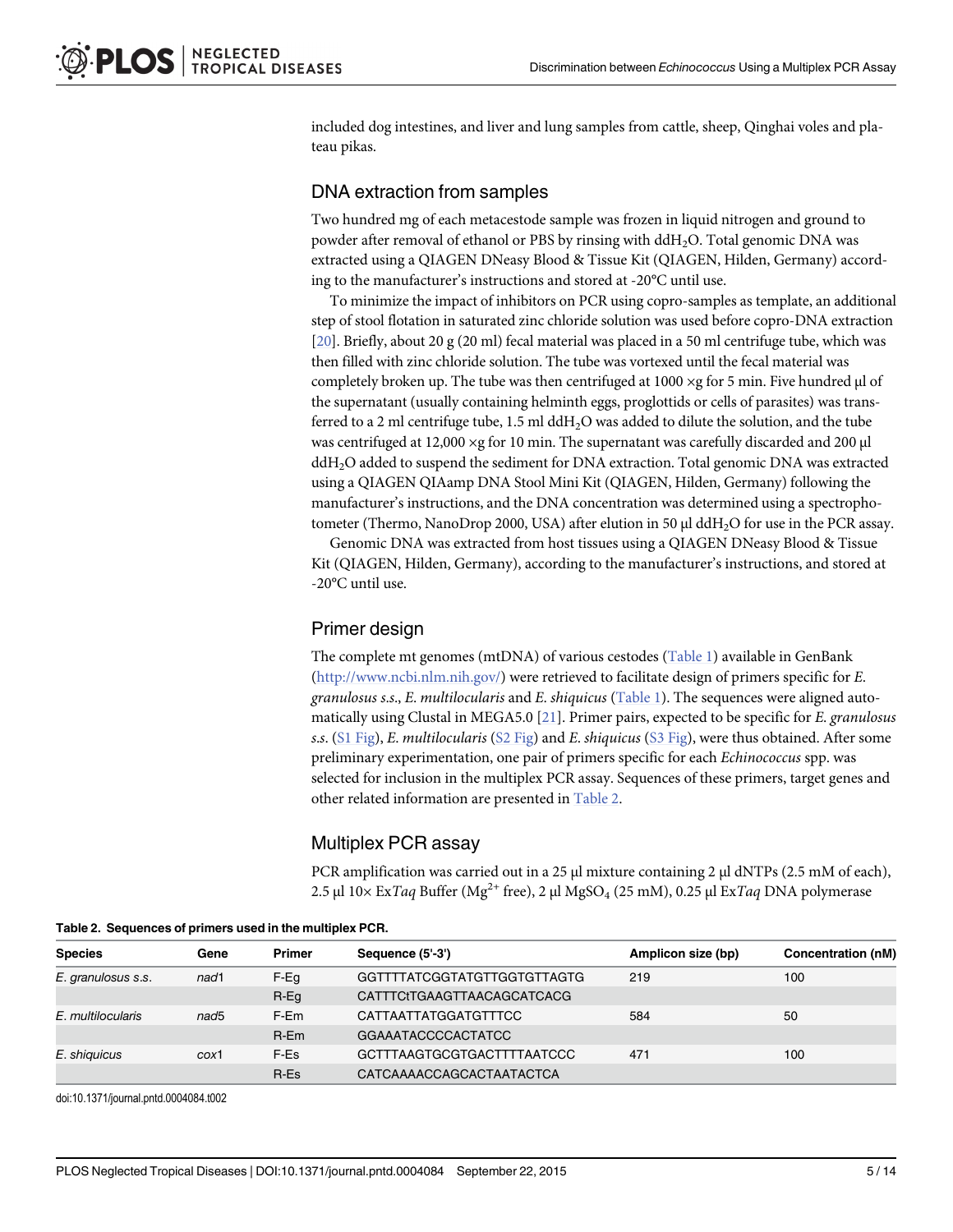(5U/μl) (TaKaRa, Dalian, Liaoning), 100 pg DNA template of each Echinococcus sample, and all three primer pairs were added according to the final concentrations given in [Table 2.](#page-4-0) Fragments were amplified using the following optimized thermocycling conditions: 95°C/5 min for denaturation; 30 cycles of 94°C/30 sec, 55°C/30 sec, 72°C/40 sec; and 72°C/10 min extension. For all the multiplex PCR assays, positive DNA (DNA templates of the three Echinococcus spp.) and negative (no-DNA) controls were included.

## Identification of PCR products

Amplicons were visualized by electrophoresis in 2.0% (w/v) agarose gels in  $1 \times TAE$  (40 mM Tris-acetate, 2 mM EDTA, pH 8.5), stained with ethidium bromide (EB), and viewed under UV light. The fragments were purified using an agarose Gel DNA Purification Kit (TaKaRa, Dalian, Liaoning), and then cloned into pMD18-T Simple vectors using a TA cloning strategy. The recombinant vectors were identified by enzyme digestion and at least two clones for each DNA region were sequenced by the Shanghai Invitrogen Biotechnology Co. Ltd.

## Controls for the multiplex PCR assay

Positive control for fecal sample tests. DNA from protoscoleces of the three Echinococcus spp. was added to a fecal sample as positive control. Another type of positive control was provided by the copro-samples that were directly collected from dogs successfully infected with E. multilocularis or E. granulosus s.s.

Negative controls. To exclude the possibility of contamination in the PCR amplification, two negative fecal samples (no-DNA) were used. Other negative controls included all reagents except for the addition of parasite DNA.

Fecal inhibitor controls. To test for potential inhibitors, DNA extracted from protoscoleces and identified by gene sequencing was added to a negative fecal sample, and subjected to the multiplex PCR in parallel with the negative fecal sample.

Host tissue controls. DNAs extracted from tissues of dogs and foxes as well as those from intermediate hosts were tested using the multiplex PCR assay to determine the minimum contamination level that could cause interference in the assay. Host DNA (0.1, 0.5, 1, 5, 10, 50, 100, 500 or 1000 ng) was mixed into each relevant parasite DNA sample prior to the assay.

## Specificity and sensitivity

Specificity. Three pairs of primers were added to each PCR tube with the optimized multiplex PCR reaction conditions (described above) to test various parasite DNA samples as listed in [Table 1](#page-3-0).

Lowest/highest detection limit of DNA using Echinococcus larval tissue. DNA samples from protoscoleces of the three Echinococcus spp. were quantified by spectrophotometry using a NanoDrop 2000 (Thermo Scientiific, Wilmington, DE, USA). Serial dilutions of the DNA template (0.01, 0.02, 0.05, 0.1, 0.5, 1, 5, 10, 50, 100, 500 and 1000 ng) were used to assay the analytical sensitivity and potential nonspecific amplification of DNA in the multiplex PCR system. Amplification results were visualized by electrophoresis in a 2.0% (w/v) agarose gel.

Minimum numbers of eggs detectable in fecal samples. One to ten *Echinococcus* eggs were added to the diluted negative fecal samples. DNA extracted from these samples was used in the multiplex reaction to determine the minimum number of eggs that could yield a positive PCR outcome.

Earliest time post-infection on which dog fecal samples yielded positive PCR results. All copro-DNAs, extracted from fecal samples that had been collected every day from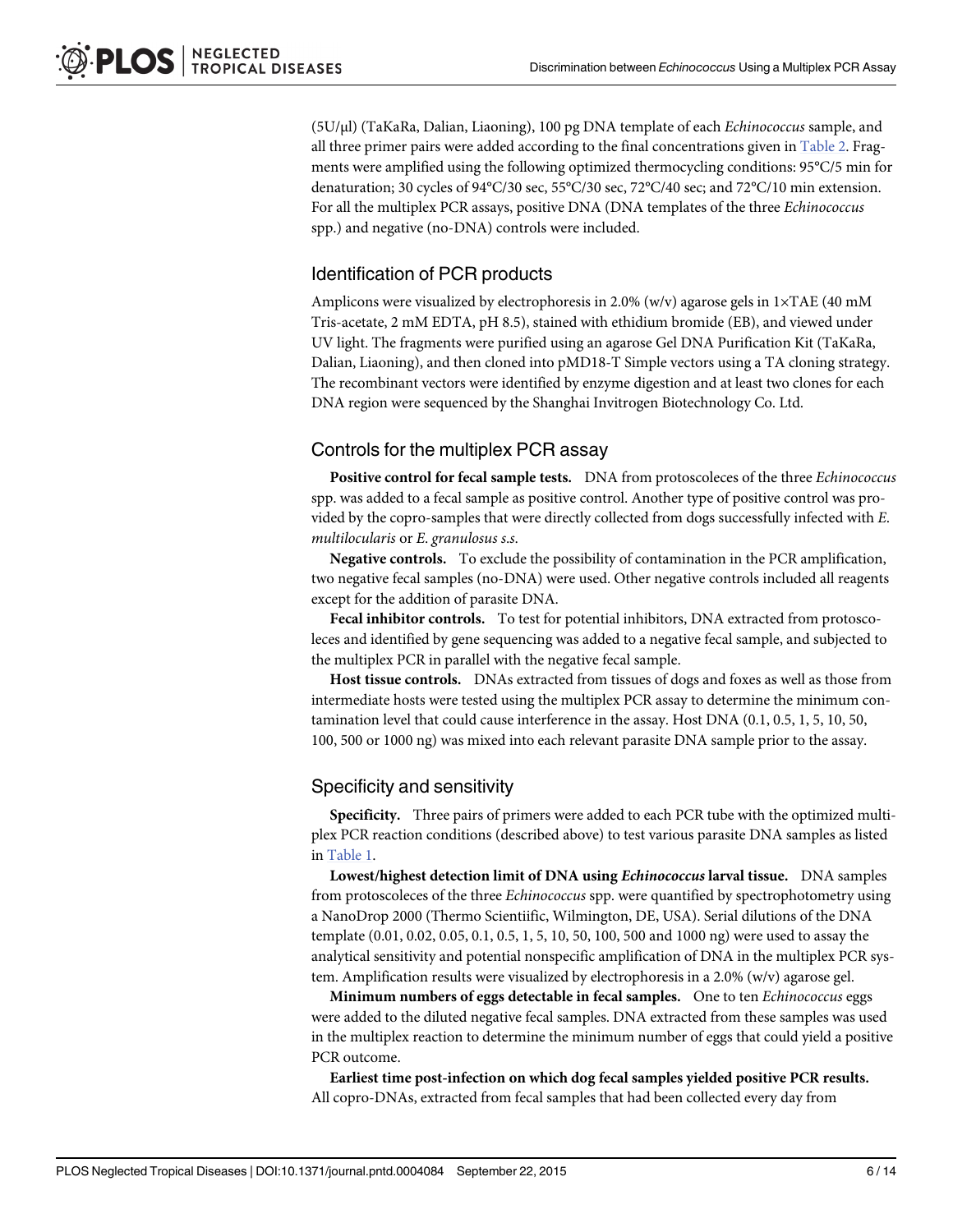<span id="page-6-0"></span>experimentally infected dogs, were tested using the multiplex PCR assay to determine the first day when a positive signal occurred.

## **Results**

## Infection outcomes of the experimentally challenged dogs and the examination of stray dogs

Infections of E. granulosus s.s. and E. multilocularis were successfully achieved in all the experimentally infected dogs with 5539, 8562, 12535, 18932 and 20775 E. granulosus s.s. and 2893, 3153, 3762, 3864 and 5322 E. multilocularis adult worms being recovered from each group of 5 dogs that were fed with protoscoleces of each species. No adult worms were found in any of the 5 dogs fed larval E. shiquicus. None of the stray dogs was found harboring E. shiquicus or E. multilocularis; only E. granulosus s.s. adult worms were found in their intestinal contents (identity confirmed by both morphology and  $\cos 1$  sequencing). Worm burdens were relatively low (circa 100–200 worms) in the ten stray dogs examined.

## Identification of PCR products

Expected PCR products of 219, 584 and 471 bp were obtained for E. granulosus s.s. (nad1), E. multilocularis (nad5) and E. shiquicus (cox1), respectively ( $Fig 1$ ), and products of mixed templates of the three Echinococcus species are shown in [Fig 2.](#page-7-0) The multiplex PCR products contained 3 DNA bands (219, 471 and 584 bp) with mixed DNA templates of E. granulosus s.s., E. multilocularis and E. shiquicus; 2 DNA bands (219 and 584 bp) with E. granulosus s.s. and E. multilocularis DNA templates; 2 DNA bands (219 and 471 bp) with E. granulosus s.s. and E. shiquicus DNA templates; and 2 DNA bands (471 and 584 bp) with  $E$ . multilocularis and  $E$ . shiquicus DNA templates. DNA sequences of these products corresponded in each case with the relevant reference sequences in GenBank: E. granulosus (G1) (NC\_008075) [\[22\]](#page-12-0), E. multilocularis (NC\_000928) [\[23](#page-12-0)] and E. shiquicus (NC\_009460) [[24](#page-12-0)].

## **Specificity**

Comparison of various sources of DNA. No PCR products were detected when DNAs from other cestodes ( $Table 1$ , labeled with an asterisk) were used in the multiplex assay ( $Fig 3$ ).



Fig 1. Amplicons of the target genes using the multiplex PCR assay. Lanes 1, 2 and 3, Amplicons of E. granulosus s.s., E. multilocularis and E. shiquicus respectively; Lane 4, Negative control; M, DNA Marker DL 2000.

doi:10.1371/journal.pntd.0004084.g001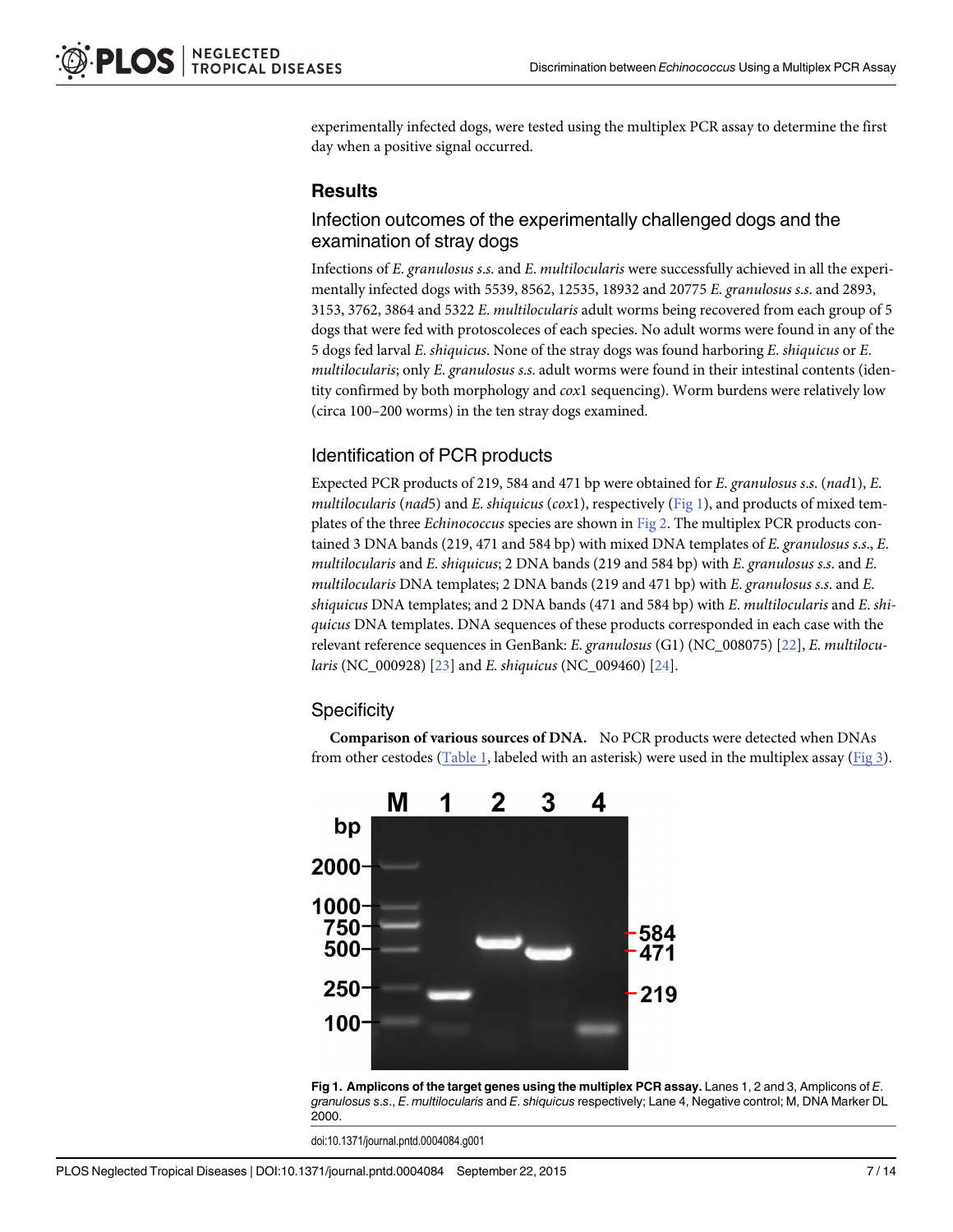<span id="page-7-0"></span>



doi:10.1371/journal.pntd.0004084.g002

False positive results were never produced from confirmed negative samples. Further, no PCR products were obtained when DNA samples from various host tissues were used in the multiplex PCR. Therefore, the specificity of the multiplex PCR for E. granulosus s.s. (G1), E. multilocularis and E. shiquicus was shown to be 100%.

Copro-DNA templates. Fecal samples, collected from dogs before experimental infection with *Echinococcus* spp. and from captive foxes (confirmed parasite-free by microscopy and DNA analysis), were negative in the multiplex PCR whereas fecal samples from dogs after experimental infection with either larval E. granulosus s.s. or E. multilocularis were positive. Furthermore, the PCR products obtained were of the expected sizes, matching those that were also obtained for all positive controls. No false positive signals were obtained with any negative control sample.

Fecal inhibitors and the copro-DNA test. To test for the presence of potential inhibitors, parallel multiplex PCR assays were performed with positive Echinococcus spp. DNA, negative fecal samples, and mixtures of Echinococcus spp. DNA and fecal sample DNA as templates. Positive signals were detectable in the multiplex PCRs with mixtures of the Echinococcus spp. DNAs and fecal sample DNA as templates. We infer from this that no adverse fecal inhibitors affected the integrity of the multiplex PCR assay.

Effect of host tissue DNA on the multiplex PCR test. To test for interference due to host DNA contamination in samples, we added various quantities of host DNA to known quantities (100 pg) of parasite DNA. Quantities below 500 ng of host tissue DNA (from intestinal, hepatocyte or pulmonary cells) did not affect PCR outcomes: clear bands of expected sizes were present in gels. However, smeared bands appeared in the gels if the amount of host DNA exceeded 500 ng.

#### **Sensitivity**

Minimum/maximum quantity of Echinococcus metacestode DNA. The lower limit for the detection of metacestode DNA was 20 pg for E. granulosus s.s., 10 pg for E. multilocularis, and 20 pg for E. shiquicus, respectively. Clear bands could be visualized up to a maximum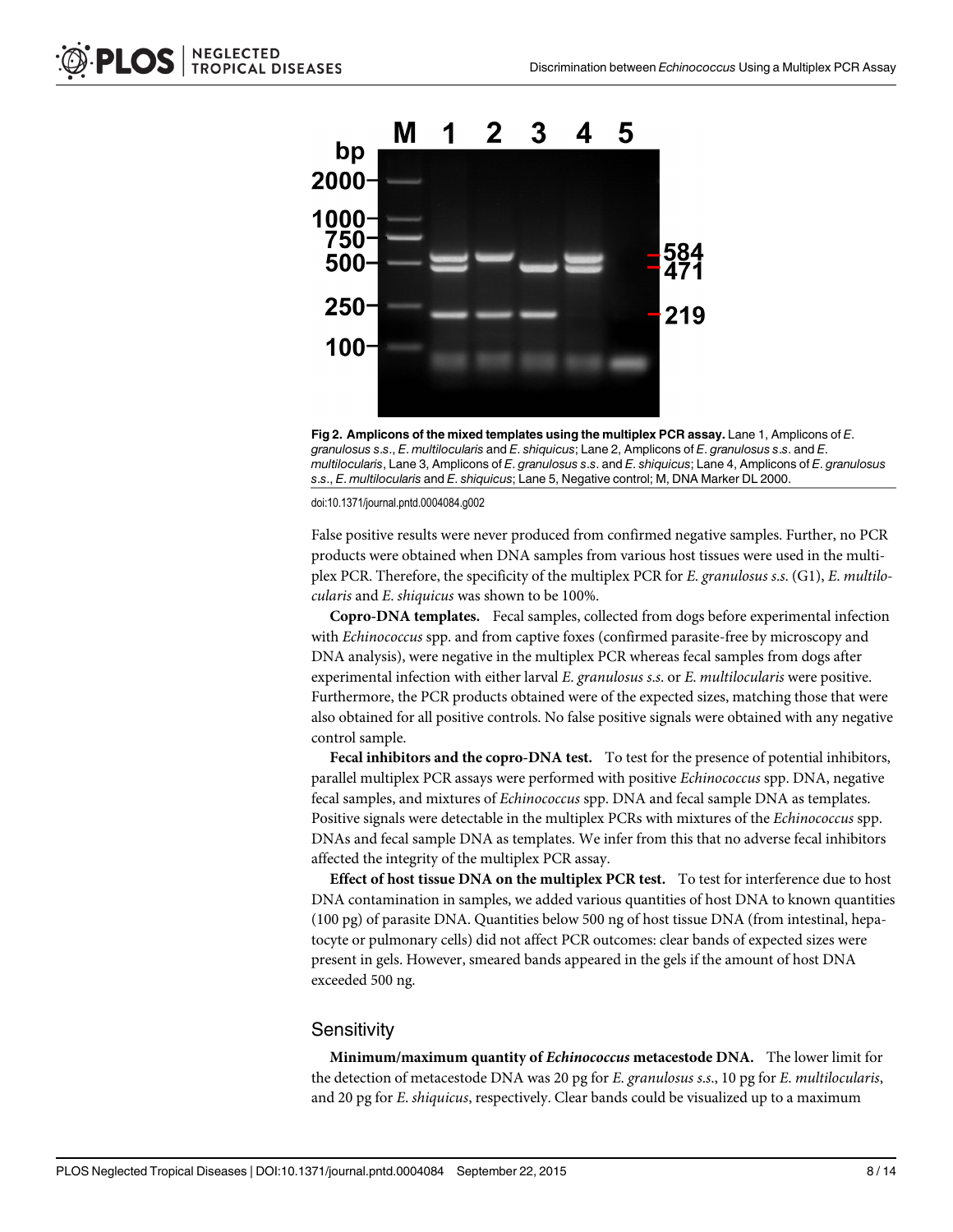<span id="page-8-0"></span>

[Fig 3. S](#page-6-0)pecificity of the multiplex PCR assay. M, DNA Marker DL 2000; Lanes 1, 6 and 11, Amplicons of E. granulosus s.s., E. multilocularis and E. shiquicus respectively; Lane 2–5, 7–10 and 12, Other cestode samples: e.g. E. canadensis (G6), T. hydatigena, T. multiceps, T. pisiformis, T. taeniaeformis, T. solium, D. caninum, liver tissue of Qinghai vole, lung tissue of plateau pika.

doi:10.1371/journal.pntd.0004084.g003

quantity of 500 ng template DNA. Smearing of bands occurred if this amount was exceeded. Accordingly, the optimum amount of template DNA used was 100 pg for the multiplex PCR as this quantity produced clear amplicon bands and provided savings on template DNA and PCR primers.

Minimum number of eggs detectable in the fecal samples. Positive PCR products were obtained in reactions using DNA from as few as two eggs of E. granulosus s.s. and one egg of E. multilocularis (Fig 4).

Earliest time for a positive multiplex PCR assay after experimental infection. Eggs of E. granulosus s.s. and E. multilocularis were visualized under microscopy at days 47–56 and days 36–44 post-challenge, respectively. The multiplex PCR assay yielded positive results from copro-DNA 17 days after experimental infection of dogs with larval E. multilocularis and 26 days after infection with larval E. granulosus s.s.

Assessment of feces from stray dogs. Copro-DNA from all the stray dogs infected with E. granulosus s.s. tested positive in the multiplex PCR.



Fig 4. Sensitivity of the multiplex PCR assay. Lane 1, Amplicons of E. granulosus s.s. and E. multilocularis with 2 eggs and 1 egg respectively, mixed in fecal sample; Lanes 2 and 3, Amplicons of E. multilocularis from 2 eggs and 1 egg respectively, mixed in fecal sample; Lanes 4 and 5, Amplicon of E. granulosus s.s. amplified with 2 eggs and 1 egg mixed in fecal sample; Lane 6, Negative control fecal sample; M, DNA Marker DL 2000.

doi:10.1371/journal.pntd.0004084.g004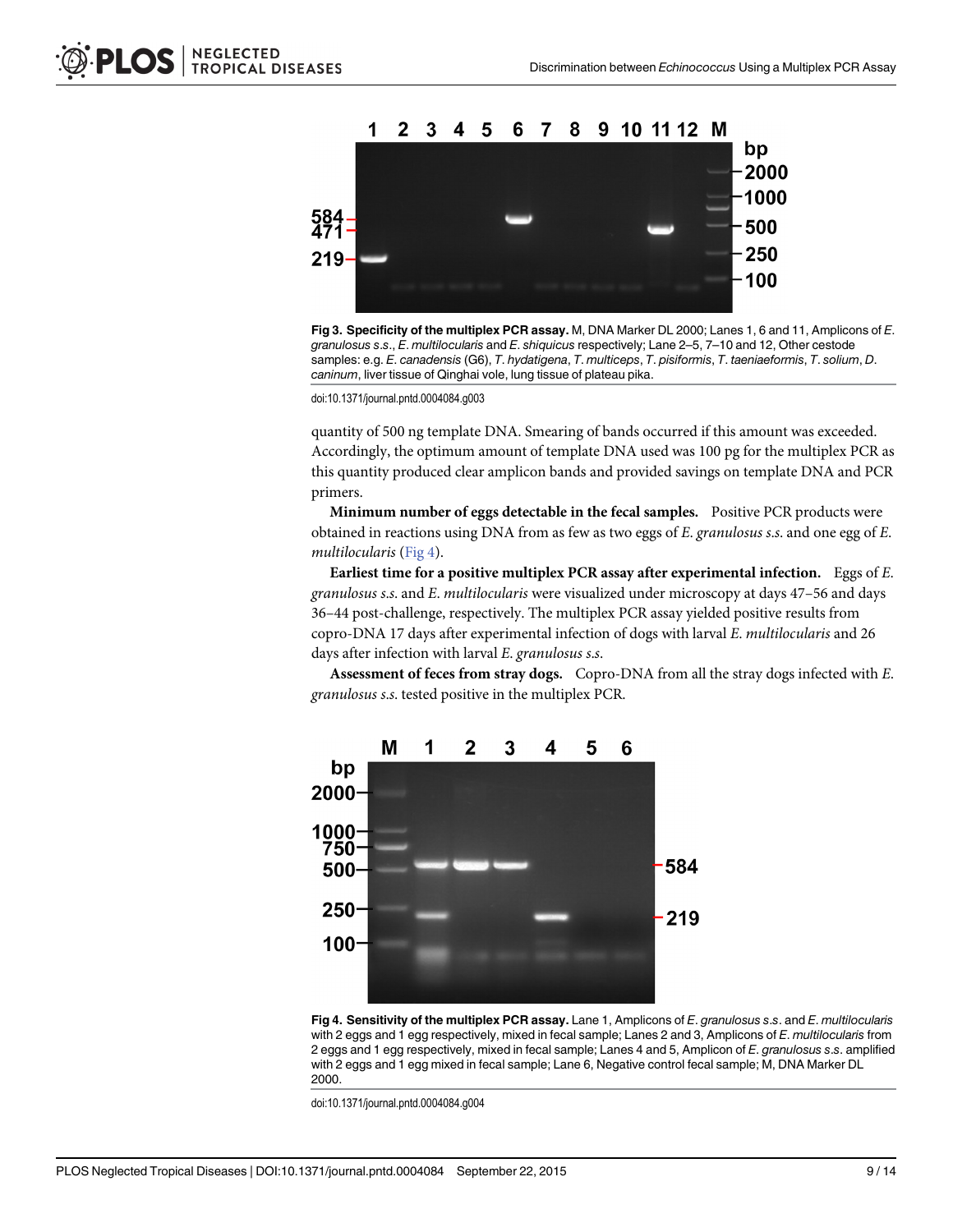## <span id="page-9-0"></span>**Discussion**

China is the most severe pandemic country for cystic echinococcosis (CE), in humans and livestock, due mainly to E. granulosus s.s., and for alveolar echinococcosis (AE) due to E. multilocularis in humans and small wild mammals. E. shiquicus is also endemic although it has not been reported to infect humans. Dual infections of animal hosts with different Echinococcus spp have been reported in the eastern Qinghai-Tibet plateau region of China [\[4](#page-11-0), [25](#page-12-0)]. The very close relationship between dogs and humans can lead readily to human infection. The increasing number of human AE and CE cases in northwestern China, where considerable numbers of dogs are present, places a heavy burden on public health and veterinary services. To aid surveillance, management and diagnosis, effective methods are needed for rapid and accurate detection and identification of different life cycle stages of the three Echinococcus spp. simultaneously. The multiplex PCR assay developed in this study provides such a method.

Traditional epidemiological surveys for tapeworms often involve recovery of eggs from feces of potential definitive hosts. However, morphological identification of Echinoccocus eggs to species level is practically impossible, prompting the development of several molecular approaches [[26](#page-12-0), [27](#page-12-0)]. Inhibitors present in fecal material that co-purify with parasite DNA extracted from feces often present a problem for PCR-based methods [\[28\]](#page-12-0). In this study, the QIAGEN QIAamp DNA Stool Mini Kit, containing InhibitEX tablets for removing inhibitors in fecal samples, was used to purify copro-DNA. The sieving-flotation method was helpful in overcoming this problem due to its enrichment of worm eggs [[29](#page-12-0)]. The positive control (protoscolex DNA in fecal samples) used in this study demonstrated the lack of inhibitor effects in our copro-multiplex PCR assay.

E. granulosus s.s. has been reported as having a pre-patent period of 6 weeks (42 days) [[30](#page-12-0), [31\]](#page-12-0), while E. multilocularis eggs have been observed in feces at 42–46 days post infection [[32](#page-12-0)]. However, in the current study we first identified eggs of E. granulosus s.s. at 47-56 days postchallenge and those of E. multilocularis at 36-44 days post-challenge by microscopy similar to reports by others [[30](#page-12-0), [33](#page-12-0)]. The discrepancies between these studies may be due to the use of different dog-breeds, ages, nutrient status or the conditions under which the dogs were maintained. We were unable to experimentally infect dogs with E. shiquicus although the viability of the challenge sample of protoscoleces was confirmed by microscopy.

PCR-positive signals in this study were obtained from dog fecal samples much earlier (17 days for E. multilocularis and 26 days for E. granulosus) than any other previous studies using microscopy as a method of detecting infected canid hosts. The much earlier detection of an Echinococcus infection by the multiplex PCR method compared with egg recovery from feces and microscopic examination is a marked improvement that can aid surveillance programs aimed at preventing echinococcosis transmission.

The method developed in this study has achieved high species specificity because it produced no amplicon from any other helminth (including several that might dual infect with Echinococcus species in dogs) or from the negative copro-samples (no-DNA). The primer set (three pairs of primers) multiplex reaction in a single tube worked well with all templates tested and yielded specific amplicons of the expected length for each of the three Echinococcus spp. examined.

E. granulosus s.s and E. multilocularis are of major public health concern in many endemic countries globally [[34](#page-12-0)]. A cost effective diagnostic tool is required for echinococcosis surveillance of definitive and intermediate hosts, and for monitoring the effectiveness of control programs. The multiplex PCR assay developed in this study provides an effective method that can be applied in both clinical and epidemiological settings for the identification of Echinococcus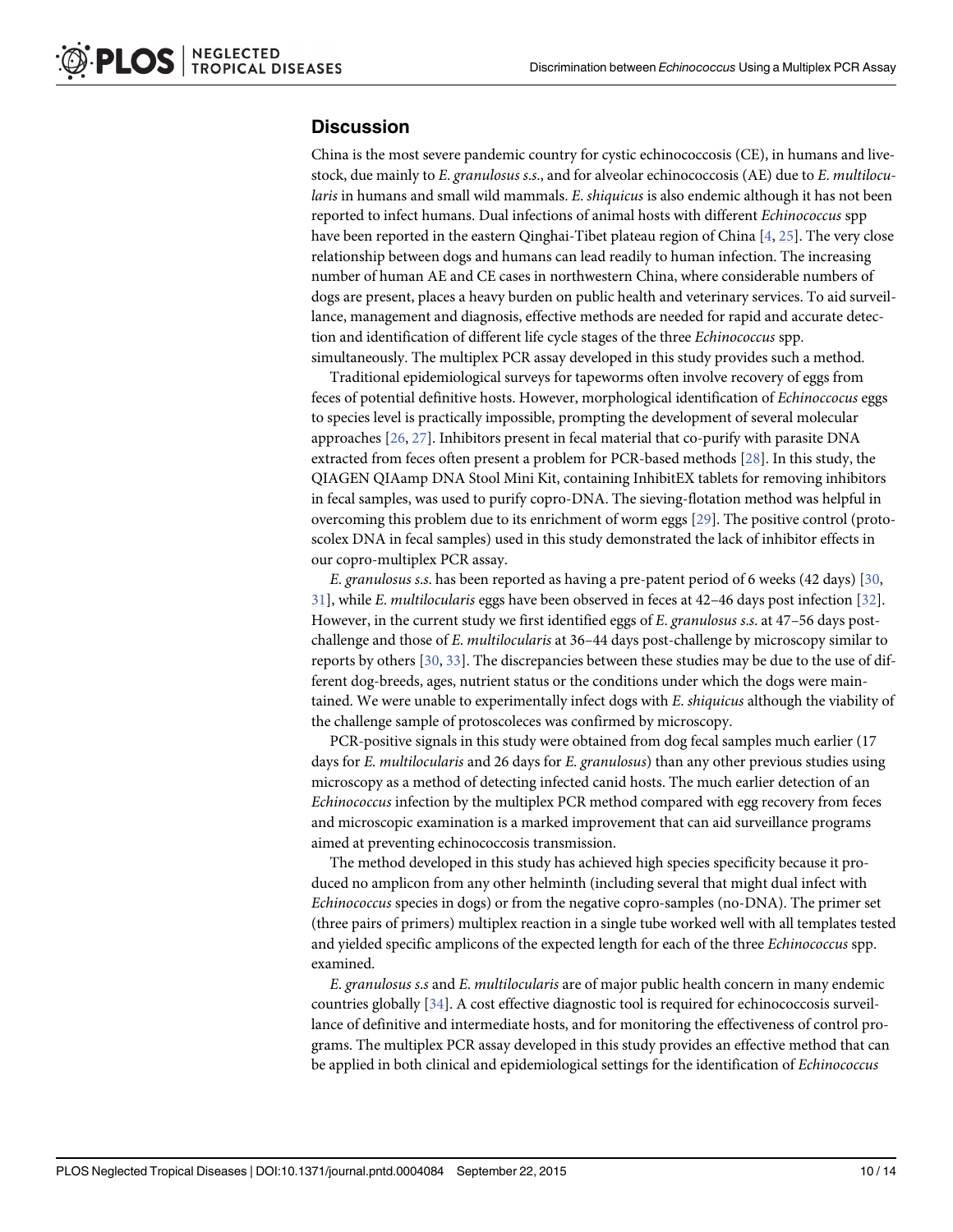<span id="page-10-0"></span>spp in diverse hosts, and would be particularly useful for identifying infected hosts in areas coendemic for AE and CE.

In this study, we focused on Echinococcus samples collected from the Qinghai-Tibet plateau region of China, where three species (E. granulosus, E. multilocularis and E. shiquicus) are known to be endemic. In total, nine species are now recognized in the genus Echinococcus, including E. granulosus sensu stricto (genotypes G1-G3), E. equinus, E. canadensis (genotypes G6, G7, G8 and G10), E. ortleppi, E. multilocularis, E. shiquicus, E. vogeli, E. oligarthrus and E. felidis [1]. None of the three specific pairs of primers developed in this study produced a PCRamplified product using DNA isolated from E. canadensis (G6 genotype) showing in [Fig 3](#page-8-0) (the lane 2 with non-band as a negative result). This is supported by inspection and comparison of the primer target sequence for the G6 genotype with those of the three Echinococcus spp., which showed six base pair differences between them  $(S1 \text{ Fig}, S2 \text{ Fig} \text{ and } S3 \text{ Fig} \text{ in the Support-}$ ing Supplementary Information). Furthermore, six or more base pair differences are apparent between the target sequences for *E. equinus, E. canadensis* (genotypes G7, G8 and G10), *E.* ortleppi, E. vogeli, E. oligarthrus and E. felidis. Therefore, it is highly unlikely that any amplicon would be produced from these species during the multiplex PCR due to its high species specificity.

## Supporting Information

[S1 Checklist.](http://www.plosone.org/article/fetchSingleRepresentation.action?uri=info:doi/10.1371/journal.pntd.0004084.s001) STARD Checklist. (DOC)

[S2 Checklist.](http://www.plosone.org/article/fetchSingleRepresentation.action?uri=info:doi/10.1371/journal.pntd.0004084.s002) Flowchart. (DOCX)

[S1 Fig.](http://www.plosone.org/article/fetchSingleRepresentation.action?uri=info:doi/10.1371/journal.pntd.0004084.s003) Primer design for Echinococcus granulosus sensu stricto. (PDF)

[S2 Fig.](http://www.plosone.org/article/fetchSingleRepresentation.action?uri=info:doi/10.1371/journal.pntd.0004084.s004) Primer design for Echinococcus multilocularis. (PDF)

[S3 Fig.](http://www.plosone.org/article/fetchSingleRepresentation.action?uri=info:doi/10.1371/journal.pntd.0004084.s005) Primer design for Echinococcus shiquicus. (PDF)

## Acknowledgments

We would like to acknowledge Mr. Naizhi Jiancuo and Ms. Ma Zhuo for their valuable help in providing tissues of yaks, sheep, Qinghai voles and plateau pikas, and fecal samples from stray dogs.

## Author Contributions

Conceived and designed the experiments: CNL ZZL YRY DPM WZJ. Performed the experiments: CNL ZZL LL HBY MTL JZC YLF JQL BQF WZJ. Analyzed the data: CNL ZZL DB YRY DPM WZJ. Contributed reagents/materials/analysis tools: CNL ZZL HBY CNL LL MTL JZC BQF YRY WZJ. Wrote the paper: CNL ZZL DB YRY DPM WZJ. Collected tissue materials: MTL JZC YLF JQL.

#### References

[1.](#page-1-0) Nakao M, Lavikainen A, Yanagida T, Ito A (2013) Phylogenetic systematics of the genus Echinococcus (Cestoda: Taeniidae). Int J Parasitol 43: 1017–1029. doi: [10.1016/j.ijpara.2013.06.002](http://dx.doi.org/10.1016/j.ijpara.2013.06.002) PMID: [23872521](http://www.ncbi.nlm.nih.gov/pubmed/23872521)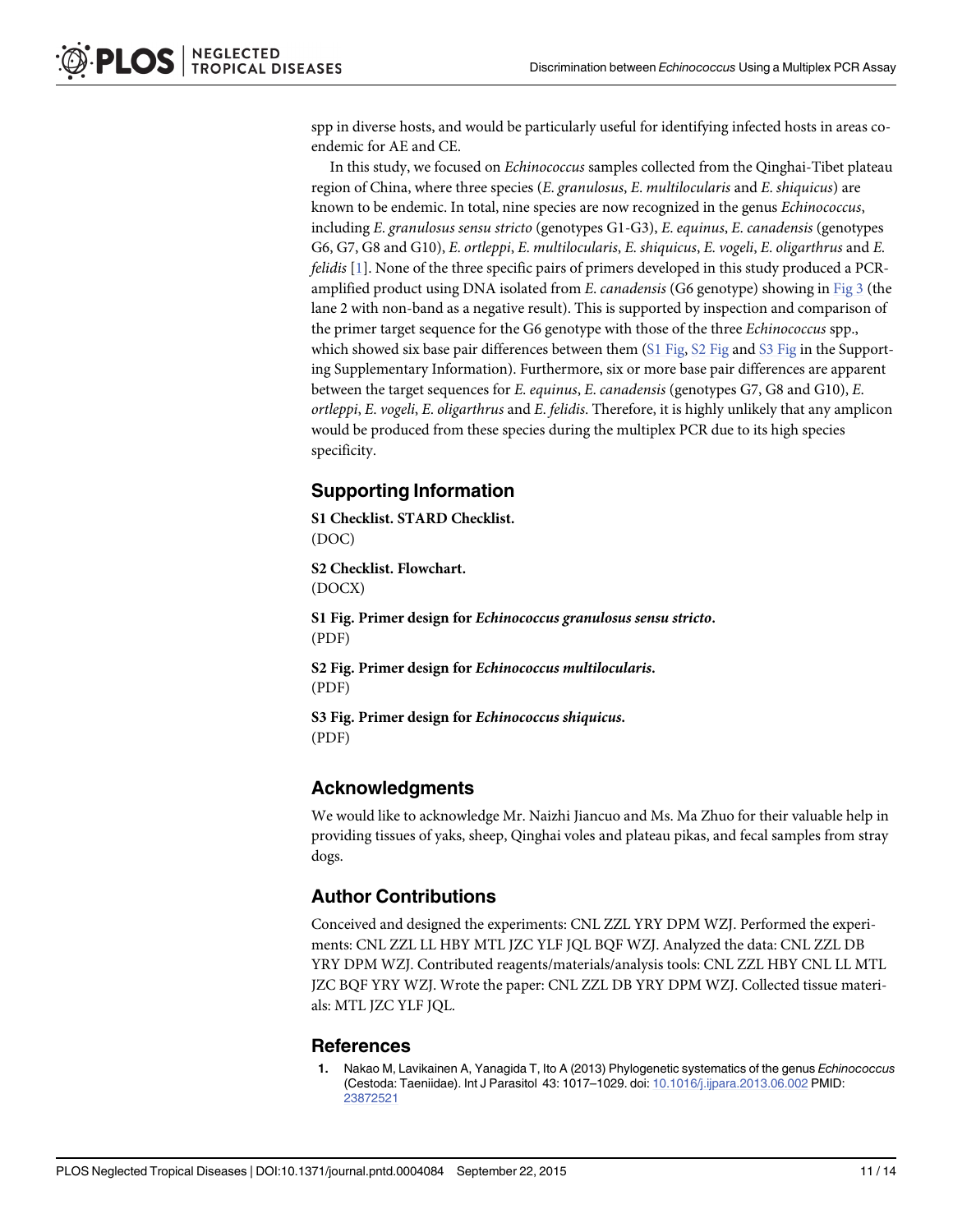- <span id="page-11-0"></span>[2.](#page-1-0) Eckert J and Deplazes P (2004) Biological, epidemiological, and clinical aspects of echinococcosis, a zoonosis of increasing concern. Clin Microbiol Rev 17: 107–135. doi: [10.1128/CMR.17.1.107](http://dx.doi.org/10.1128/CMR.17.1.107–135.2004)–135. [2004](http://dx.doi.org/10.1128/CMR.17.1.107–135.2004) PMID: [14726458](http://www.ncbi.nlm.nih.gov/pubmed/14726458)
- [3.](#page-1-0) Wang ZH, Wang XM, and Liu XQ (2008) Echinococcosis in China, a Review of the Epidemiology of Echinococcus spp. EcoHealth 5: 115–126. doi: [10.1007/s10393-008-0174-0](http://dx.doi.org/10.1007/s10393-008-0174-0) PMID: [18787915](http://www.ncbi.nlm.nih.gov/pubmed/18787915)
- [4.](#page-9-0) Boufana B, Qiu JM, Chen XW, Budke CM, Campos-Ponce M, et al. (2013) First report of Echinococcus shiquicus in dogs from eastern Qinghai-Tibet plateau region, China. Acta Trop 127: 21–24. doi: [10.](http://dx.doi.org/10.1016/j.actatropica.2013.02.019) [1016/j.actatropica.2013.02.019](http://dx.doi.org/10.1016/j.actatropica.2013.02.019) PMID: [23507509](http://www.ncbi.nlm.nih.gov/pubmed/23507509)
- [5.](#page-1-0) Zhang LH, Chai JJ, Jiao W, Osman Y, McManus DP (1998) Mitochondrial genomic markers confirm the presence of the camel strain (G6 genotype) of Echinococcus granulosus in north-western China. Para-sitology, 116 (Pt 1): 29-33. PMID: [9481771](http://www.ncbi.nlm.nih.gov/pubmed/9481771)
- [6.](#page-1-0) Eckert J, Muller B, Partridge AJ (1974) The domestic cat and dog as natural definitive hosts of Echinococcus (Alveococcus) multilocularis in southern federal republic of Germany. Tropenmed Parasitol 25: 334–337. PMID: [4432281](http://www.ncbi.nlm.nih.gov/pubmed/4432281)
- 7. Deplazes P, Alther P, Tanner I, Thompson RC, Eckert J (1999) Echinococcus multilocularis coproantigen detection by enzyme-linked immunosorbent assay in fox, dog, and cat populations. J Parasitol 85: 115–121. PMID: [10207375](http://www.ncbi.nlm.nih.gov/pubmed/10207375)
- 8. Armua-Fernandez MT, Castro OF, Crampet A, Bartzabal A, Hofmann-Lehmann R, et al. (2014) First case of peritoneal cystic echinococcosis in a domestic cat caused by Echinococcus granulosus sensu stricto (genotype 1) associated to feline immunodeficiency virus infection. Parasitol Int 63: 300–302. doi: [10.1016/j.parint.2013.11.005](http://dx.doi.org/10.1016/j.parint.2013.11.005) PMID: [24291289](http://www.ncbi.nlm.nih.gov/pubmed/24291289)
- [9.](#page-1-0) Sobrino R, Gonzalez LM, Vicente J, Fernandez DLD, Garate T, et al. (2006) Echinococcus granulosus (Cestoda, Taeniidae) in the Iberian wolf. Parasitol Res 99: 753–756. PMID: [16752157](http://www.ncbi.nlm.nih.gov/pubmed/16752157)
- [10.](#page-1-0) Hajialilo E, Harandi MF, Sharbatkhori M, Mirhendi H, Rostami S (2012) Genetic characterization of Echinococcus granulosus in camels, cattle and sheep from the south-east of Iran indicates the presence of the G3 genotype. J Helminthol 86: 263–270. doi: [10.1017/S0022149X11000320](http://dx.doi.org/10.1017/S0022149X11000320) PMID: [21749740](http://www.ncbi.nlm.nih.gov/pubmed/21749740)
- [11.](#page-1-0) Guislain MH, Raoul F, Poulle ML, Giraudoux P (2007) Fox feces and vole distribution on a local range: ecological data in a parasitological perspective for Echinococcus multilocularis. Parasite 14: 299–308. PMID: [18225418](http://www.ncbi.nlm.nih.gov/pubmed/18225418)
- [12.](#page-1-0) Xiao N, Qiu JM, Nakao M, Li TY, Yang W, et al. (2005) Echinococcus shiquicus n. sp., a taeniid cestode from Tibetan fox and plateau pika in China. Int J Parasitol 35: 693–701. doi: [10.1016/j.ijpara.2005.01.](http://dx.doi.org/10.1016/j.ijpara.2005.01.003) [003](http://dx.doi.org/10.1016/j.ijpara.2005.01.003) PMID: [15862582](http://www.ncbi.nlm.nih.gov/pubmed/15862582)
- [13.](#page-1-0) Abbasi I, Branzburg A, Campos-Ponce M, Abdel HS, Raoul F, et al. (2003) Copro-diagnosis of Echinococcus granulosus infection in dogs by amplification of a newly identified repeated DNA sequence. Am J Trop Med Hyg 69: 324–330. PMID: [14628952](http://www.ncbi.nlm.nih.gov/pubmed/14628952)
- 14. Jiang WB, Liu N, Zhang GT, Renqing P, Xie F, et al. (2012) Specific detection of Echinococcus spp. from the Tibetan fox (Vulpes ferrilata) and the red fox (V. vulpes) using copro-DNA PCR analysis. Parasitol Res 111: 1531–1539. doi: [10.1007/s00436-012-2993-8](http://dx.doi.org/10.1007/s00436-012-2993-8) PMID: [22744713](http://www.ncbi.nlm.nih.gov/pubmed/22744713)
- [15.](#page-1-0) Boufana B, Umhang G, Qiu JM, Chen XW, Lahmar S, et al. (2013) Development of three PCR assays for the differentiation between Echinococcus shiquicus, E. granulosus (G1 genotype), and E. multilocularis DNA in the co-endemic region of Qinghai-Tibet plateau, China. Am J Trop Med Hyg 88: 795–802. doi: [10.4269/ajtmh.12-0331](http://dx.doi.org/10.4269/ajtmh.12-0331) PMID: [23438764](http://www.ncbi.nlm.nih.gov/pubmed/23438764)
- [16.](#page-2-0) Boubaker G, Macchiaroli N, Prada L, Cucher MA, Rosenzvit MC, et al. (2013) A multiplex PCR for the simultaneous detection and genotyping of the Echinococcus granulosus complex. PLoS Negl Trop Dis 7: e2017. doi: [10.1371/journal.pntd.0002017](http://dx.doi.org/10.1371/journal.pntd.0002017) PMID: [23350011](http://www.ncbi.nlm.nih.gov/pubmed/23350011)
- [17.](#page-2-0) Trachsel D, Deplazes P, Mathis A (2007) Identification of taeniid eggs in the feces from carnivores based on multiplex PCR using targets in mitochondrial DNA. Parasitology 134: 911-920. doi: [http://dx.](http://dx.doi.org/10.1017/S0031182007002235) [doi.org/10.1017/S0031182007002235](http://dx.doi.org/10.1017/S0031182007002235) PMID: [17288631](http://www.ncbi.nlm.nih.gov/pubmed/17288631)
- [18.](#page-3-0) Zare-Bidaki M, Mobedi I, Ahari SS, Habibizadeh S, Naddaf SR, et al. (2010) Prevalence of Zoonotic Intestinal Helminths of Canids in Moghan Plain, Northwestern Iran. Iranian J Parasitol 5: 42–51. PMID: [22347243](http://www.ncbi.nlm.nih.gov/pubmed/22347243)
- [19.](#page-3-0) Huang Y, Yang W, Qiu JM, Chen XW, Yang Y, et al. (2007) A modified coproantigen test used for sur-veillance of Echinococcus spp. in Tibetan dogs. Vet Parasitol 149: 229-238. doi: [10.1016/j.vetpar.](http://dx.doi.org/10.1016/j.vetpar.2007.08.026) [2007.08.026](http://dx.doi.org/10.1016/j.vetpar.2007.08.026) PMID: [17897785](http://www.ncbi.nlm.nih.gov/pubmed/17897785)
- [20.](#page-4-0) Mathis A, Deplazes P, Eckert J (1996) An improved test system for PCR-based specific detection of Echinococcus multilocularis eggs. J Helminthol 70: 219–222. PMID: [8960218](http://www.ncbi.nlm.nih.gov/pubmed/8960218)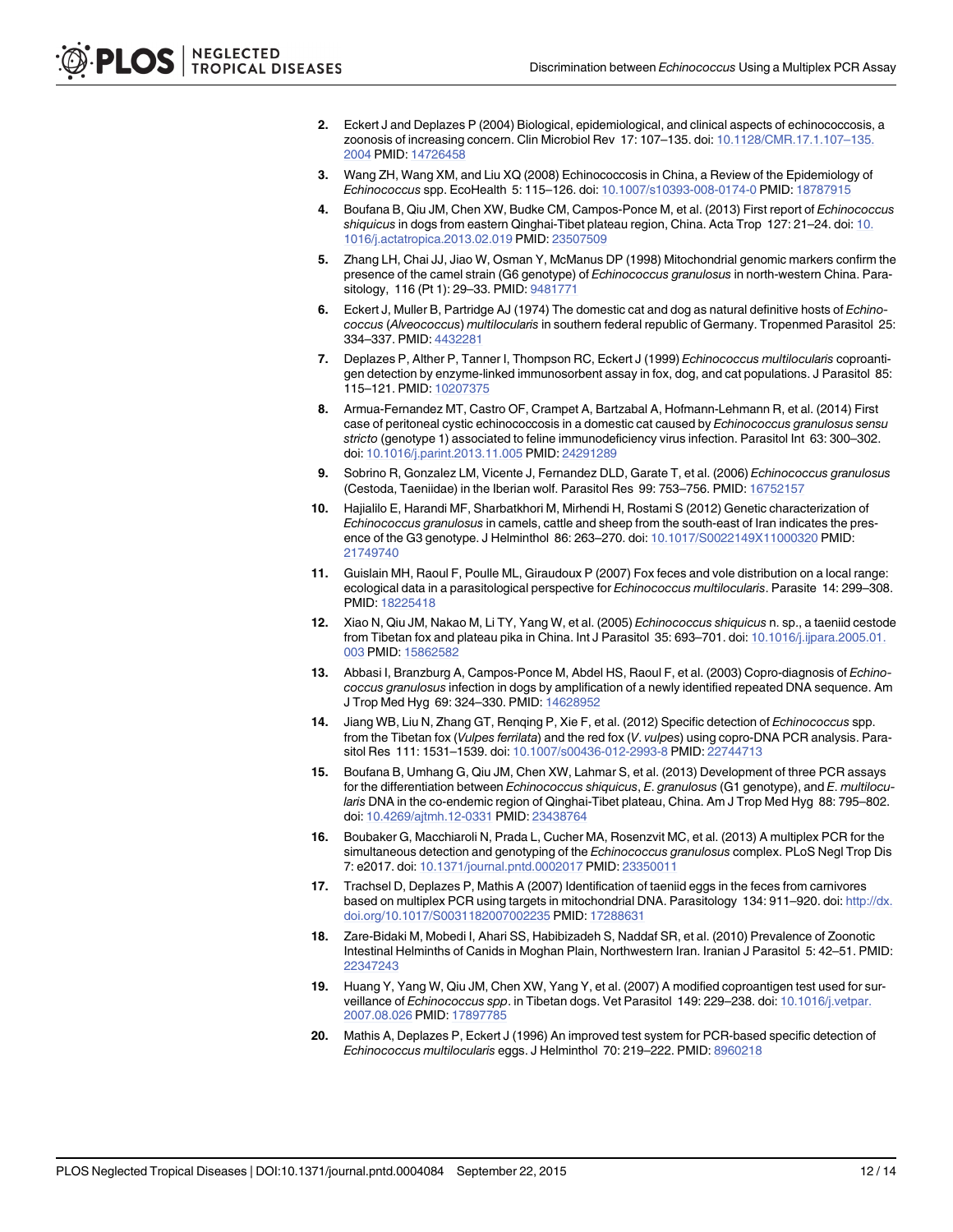- <span id="page-12-0"></span>[21.](#page-4-0) Tamura K, Peterson D, Peterson N, Stecher G, Nei M, et al. (2011) MEGA5: molecular evolutionary genetics analysis using maximum likelihood, evolutionary distance, and maximum parsimony methods. Mol Biol Evol 28: 2731–2739. doi: [10.1093/molbev/msr121](http://dx.doi.org/10.1093/molbev/msr121) PMID: [21546353](http://www.ncbi.nlm.nih.gov/pubmed/21546353)
- [22.](#page-3-0) Yang YR, Rosenzvit MC, Zhang LH, Zhang JZ, McManus DP (2005) Molecular study of Echinococcus in west-central China. Parasitology 131 (Pt 4): 547–555. doi: [http://dx.doi.org/10.1017/](http://dx.doi.org/10.1017/S0031182005007973) [S0031182005007973](http://dx.doi.org/10.1017/S0031182005007973) PMID: [16174420](http://www.ncbi.nlm.nih.gov/pubmed/16174420)
- [23.](#page-3-0) Nakao M, Yokoyama N, Sako Y, Fukunaga M, Ito A (2002) The complete mitochondrial DNA sequence of the cestode Echinococcus multilocularis (Cyclophyllidea: Taeniidae). Mitochondrion 1: 497–509. doi: [10.1016/S1567-7249\(02\)00040-5](http://dx.doi.org/10.1016/S1567-7249(02)00040-5) PMID: [16120302](http://www.ncbi.nlm.nih.gov/pubmed/16120302)
- [24.](#page-3-0) Nakao M, McManus DP, Schantz PM, Craig PS, Ito A (2007) A molecular phylogeny of the genus Echinococcus inferred from complete mitochondrial genomes. Parasitology 134 (Pt 5): 713-722. doi: [http://](http://dx.doi.org/10.1017/S0031182006001934) [dx.doi.org/10.1017/S0031182006001934](http://dx.doi.org/10.1017/S0031182006001934) PMID: [17156584](http://www.ncbi.nlm.nih.gov/pubmed/17156584)
- [25.](#page-9-0) Xiao N, Nakao M, Qiu J, Budke CM, Giraudoux P, et al. (2006) Dual infection of animal hosts with different Echinococcus species in the eastern Qinghai-Tibet plateau region of China. Am J Trop Med Hyg 75: 292–294. PMID: [16896135](http://www.ncbi.nlm.nih.gov/pubmed/16896135)
- [26.](#page-9-0) Deplazes P, Dinkel A, Mathis A (2003) Molecular tools for studies on the transmission biology of Echinococcus multilocularis. Parasitology 127 Suppl: S53–S61. PMID: [15027604](http://www.ncbi.nlm.nih.gov/pubmed/15027604)
- [27.](#page-9-0) Mathis A, Deplazes P (2006) Copro-DNA tests for diagnosis of animal taeniid cestodes. Parasitol Int 55 Suppl: S87–S90. doi: [10.1016/j.parint.2005.11.012](http://dx.doi.org/10.1016/j.parint.2005.11.012) PMID: [16325459](http://www.ncbi.nlm.nih.gov/pubmed/16325459)
- [28.](#page-9-0) Dinkel A, von Nickisch-Rosenegk M, Bilger B, Merli M, Lucius R, et al. (1998) Detection of Echinococcus multilocularis in the definitive host: coprodiagnosis by PCR as an alternative to necropsy. J Clin Microbiol 36: 1871–1876. PMID: [9650927](http://www.ncbi.nlm.nih.gov/pubmed/9650927)
- [29.](#page-9-0) Monnier P, Cliquet F, Aubert M, Bretagne S (1996) Improvement of a polymerase chain reaction assay for the detection of Echinococcus multilocularis DNA in fecal samples of foxes. Vet Parasitol 67: 185– 195. doi: [10.1016/S0304-4017\(96\)01039-4](http://dx.doi.org/10.1016/S0304-4017(96)01039-4) PMID: [9017867](http://www.ncbi.nlm.nih.gov/pubmed/9017867)
- [30.](#page-9-0) Gemmell MA, Lawson JR, Roberts MG (1986) Population dynamics in echinococcosis and cysticercosis: biological parameters of Echinococcus granulosus in dogs and sheep. Parasitology 92 (Pt 3): 599–620. PMID: [3737243](http://www.ncbi.nlm.nih.gov/pubmed/3737243)
- [31.](#page-9-0) Aminzhanov M (1975) [Duration of the life of Echinococcus granulosus in the organism of dogs]. Veterinariia 12: 70–72. PMID: [1216506](http://www.ncbi.nlm.nih.gov/pubmed/1216506)
- [32.](#page-9-0) Ni XW, McManus DP, Yan HB, Yang JF, Lou ZZ, et al. (2014) Loop-Mediated Isothermal Amplification (LAMP) assay for the identification of Echinococcus multilocularis infections in canine definitive hosts. Parasit Vectors 7: 254. doi: [10.1186/1756-3305-7-254](http://dx.doi.org/10.1186/1756-3305-7-254) PMID: [24886279](http://www.ncbi.nlm.nih.gov/pubmed/24886279)
- [33.](#page-9-0) Kapel CM, Torgerson PR, Thompson RC, Deplazes P (2006) Reproductive potential of Echinococcus multilocularis in experimentally infected foxes, dogs, raccoon dogs and cats. Int J Parasitol 36: 79–86. doi: [10.1016/j.ijpara.2005.08.012](http://dx.doi.org/10.1016/j.ijpara.2005.08.012) PMID: [16199043](http://www.ncbi.nlm.nih.gov/pubmed/16199043)
- [34.](#page-9-0) McManus DP, Gray DJ, Zhang WB, Yang YR (2012) Diagnosis, treatment, and management of echinococcosis. Brit Med J 344: e3866. doi: [10.1136/bmj.e3866](http://dx.doi.org/10.1136/bmj.e3866) PMID: [2268988635](http://www.ncbi.nlm.nih.gov/pubmed/2268988635).
- [35.](#page-3-0) Le TH, Pearson MS, Blair D, Dai N, Zhang LH, et al. (2002) Complete mitochondrial genomes confirm the distinctiveness of the horse-dog and sheep-dog strains of Echinococcus granulosus. Parasitology 124 (Pt 1): 97–112. PMID: [11811807](http://www.ncbi.nlm.nih.gov/pubmed/11811807)
- [36.](#page-3-0) Jia WZ, Yan HB, Guo AJ, Zhu XQ, Wang YC, et al. (2010) Complete mitochondrial genomes of Taenia multiceps, T. hydatigena and T. pisiformis: additional molecular markers for a tapeworm genus of human and animal health significance. BMC Genomics 11: 447. doi: [10.1186/1471-2164-11-447](http://dx.doi.org/10.1186/1471-2164-11-447) PMID: [20649981](http://www.ncbi.nlm.nih.gov/pubmed/20649981)
- [37.](#page-3-0) Liu GH, Lin RQ, Li MW, Liu W, Liu Y, et al. (2011) The complete mitochondrial genomes of three ces-tode species of Taenia infecting animals and humans. Mol Biol Rep 38: 2249-2256. doi: [10.1007/](http://dx.doi.org/10.1007/s11033-010-0355-0) [s11033-010-0355-0](http://dx.doi.org/10.1007/s11033-010-0355-0) PMID: [20922482](http://www.ncbi.nlm.nih.gov/pubmed/20922482)
- [38.](#page-3-0) Jeon HK, Lee KH, Kim KH, Hwang UW, Eom KS (2005) Complete sequence and structure of the mitochondrial genome of the human tapeworm, Taenia asiatica (Platyhelminthes; Cestoda). Parasitology 130 (Pt 6): 717–726. PMID: [15977909](http://www.ncbi.nlm.nih.gov/pubmed/15977909)
- [39.](#page-3-0) Jeon HK, Kim KH, Eom KS (2007) Complete sequence of the mitochondrial genome of Taenia saginata: comparison with T. solium and T. asiatica. Parasitol Int 56: 243–246. doi: [10.1016/j.parint.2007.04.001](http://dx.doi.org/10.1016/j.parint.2007.04.001) PMID: [17499016](http://www.ncbi.nlm.nih.gov/pubmed/17499016)
- [40.](#page-3-0) Jia WZ, Yan HB, Lou ZZ, Ni XW, Dyachenko V, et al. (2012) Mitochondrial genes and genomes support a cryptic species of tapeworm within Taenia taeniaeformis. Acta Trop 123: 154-163. doi: [10.1016/j.](http://dx.doi.org/10.1016/j.actatropica.2012.04.006) [actatropica.2012.04.006](http://dx.doi.org/10.1016/j.actatropica.2012.04.006) PMID: [22569565](http://www.ncbi.nlm.nih.gov/pubmed/22569565)
- [41.](#page-3-0) Nakao M, Sako Y, Ito A (2003) The mitochondrial genome of the tapeworm Taenia solium: a finding of the abbreviated stop codon U. J Parasitol 89: 633–635. PMID: [12880275](http://www.ncbi.nlm.nih.gov/pubmed/12880275)